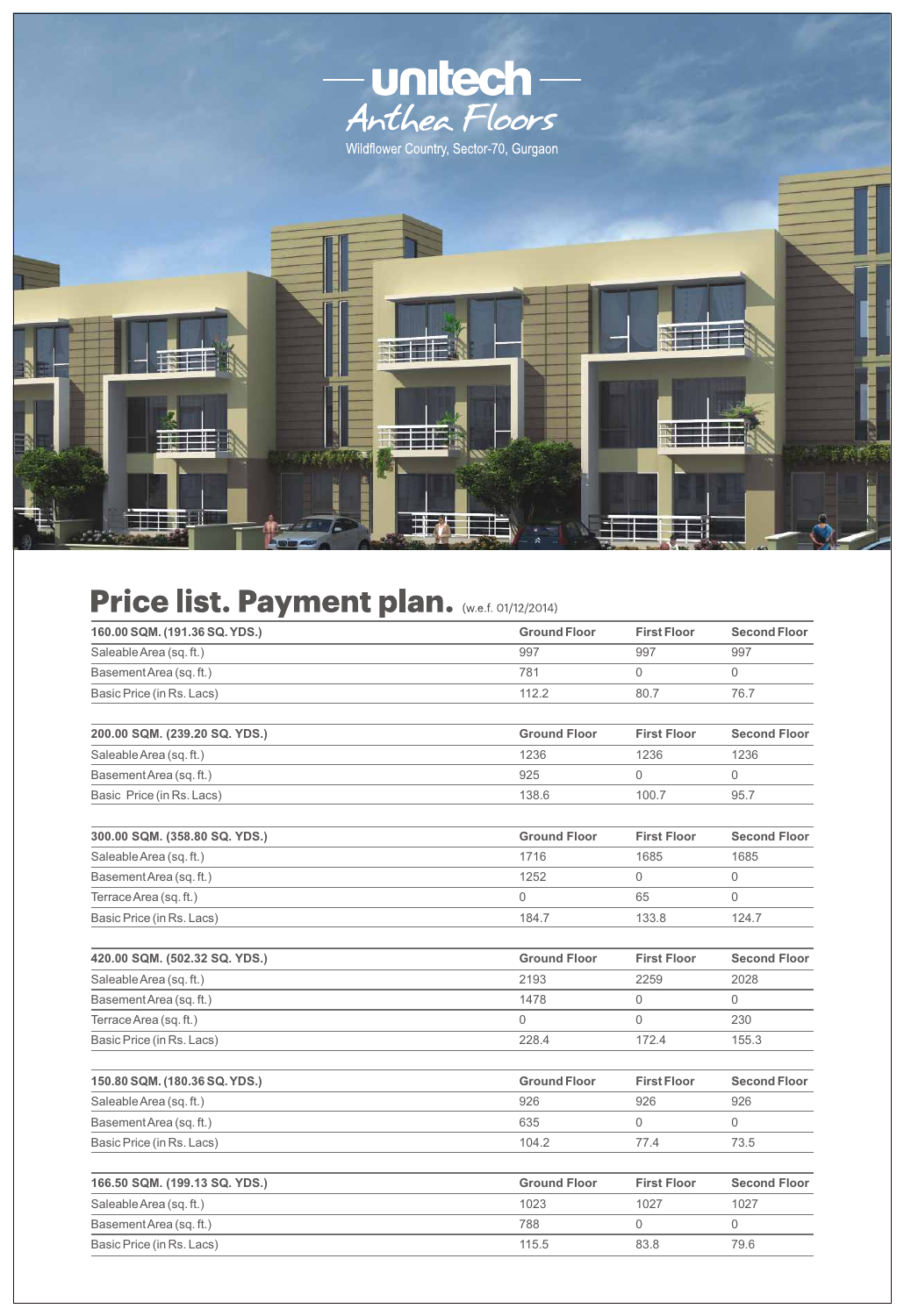| 181.60 SQM. (217.19 SQ. YDS.)                        | <b>Ground Floor</b> | <b>First Floor</b> | <b>Second Floor</b> |
|------------------------------------------------------|---------------------|--------------------|---------------------|
| Saleable Area (sq. ft.)                              | 1116                | 1121               | 1121                |
| BasementArea (sq. ft.)                               | 866                 | 0                  | 0                   |
| Basic Price (in Rs. Lacs)                            | 126.1               | 91.5               | 86.9                |
|                                                      |                     |                    |                     |
| 193.60 SQM. (231.54 SQ. YDS.)                        | <b>Ground Floor</b> | <b>First Floor</b> | <b>Second Floor</b> |
| Saleable Area (sq. ft.)                              | 1173                | 1218               | 1218                |
| Basement Area (sq. ft.)                              | 879                 | 0                  | 0                   |
| Basic Price (in Rs. Lacs)                            | 130.1               | 97.9               | 93.0                |
|                                                      |                     |                    |                     |
| 195.60 SQM. (233.94 SQ. YDS.)                        | <b>Ground Floor</b> | <b>First Floor</b> | <b>Second Floor</b> |
| Saleable Area (sq. ft.)                              | 1183                | 1208               | 1208                |
| BasementArea (sq. ft.)                               | 895                 | 0                  | 0                   |
| Basic Price (in Rs. Lacs)                            | 133.0               | 98.5               | 93.6                |
|                                                      |                     |                    |                     |
| 197.31 SQM. (235.99 SQ. YDS.)                        | <b>Ground Floor</b> | <b>First Floor</b> | <b>Second Floor</b> |
| Saleable Area (sq. ft.)                              | 1236                | 1236               | 1236                |
| Basement Area (sq. ft.)                              | 925                 | 0                  | 0                   |
| Basic Price (in Rs. Lacs)                            | 137.4               | 99.7               | 94.7                |
|                                                      |                     |                    |                     |
| 199.43 SQM. (238.51 SQ. YDS.)                        | <b>Ground Floor</b> | <b>First Floor</b> | <b>Second Floor</b> |
| Saleable Area (sq. ft.)                              | 1236                | 1236               | 1236                |
| Basement Area (sq. ft.)                              | 925                 | 0                  | 0                   |
|                                                      |                     |                    |                     |
| Terrace Area (sq.ft.)                                | $\mathbf{0}$        | 65                 | 0                   |
| Basic Price (in Rs. Lacs)                            | 138.9               | 101.1              | 96.0                |
|                                                      |                     |                    |                     |
| 202.77 SQM. (242.51 SQ. YDS.)                        | <b>Ground Floor</b> | <b>First Floor</b> | <b>Second Floor</b> |
| Saleable Area (sq. ft.)                              | 1215                | 1259               | 1259                |
| Basement Area (sq. ft.)                              | 902                 | 0                  | 0                   |
| Basic Price (in Rs. Lacs)                            | 135.6               | 102.2              | 97.1                |
|                                                      |                     |                    |                     |
| 207.00 SQM. (247.57 SQ. YDS.)                        | <b>Ground Floor</b> | <b>First Floor</b> | <b>Second Floor</b> |
| Saleable Area (sq. ft.)                              | 1256                | 1288               | 1288                |
| BasementArea (sq. ft.)                               | 950                 | $\mathbf 0$        | 0                   |
| Basic Price (in Rs. Lacs)                            | 140.5               | 104.4              | 99.2                |
|                                                      |                     |                    |                     |
| 224.20 & 224.30 SQM. (268.14 & 268.26 SQ. YDS.)      | <b>Ground Floor</b> | <b>First Floor</b> | <b>Second Floor</b> |
| Saleable Area (sq. ft.)                              | 1319                | 1358               | 1358                |
| BasementArea (sq. ft.)                               | 851                 | 0                  | 0                   |
| Basic Price (in Rs. Lacs)                            | 143.3               | 110.3              | 104.8               |
|                                                      |                     |                    |                     |
| 226.40 SQM. (270.77 SQ. YDS.)                        | <b>Ground Floor</b> | <b>First Floor</b> | <b>Second Floor</b> |
| Saleable Area (sq. ft.)                              | 1323                | 1355               | 1355                |
| Basement Area (sq. ft.)                              | 918                 | 0                  | 0                   |
| Basic Price (in Rs. Lacs)                            | 146.8               | 111.0              | 105.5               |
|                                                      |                     |                    |                     |
| 234.00 SQM. (279.86 SQ. YDS.)                        | <b>Ground Floor</b> | <b>First Floor</b> | <b>Second Floor</b> |
| Saleable Area (sq. ft.)                              |                     |                    |                     |
| BasementArea (sq. ft.)                               | 1349                | 1380               | 1380                |
| Basic Price (in Rs. Lacs)                            | 945                 | 0                  | 0                   |
|                                                      | 151.4               | 114.4              | 108.7               |
|                                                      |                     |                    |                     |
| 236.60 & 236.80 SQM. (282.97 & 283.21 SQ. YDS.)      | <b>Ground Floor</b> | <b>First Floor</b> | <b>Second Floor</b> |
| Saleable Area (sq. ft.)                              | 1365                | 1397               | 1397                |
| BasementArea (sq. ft.)                               | 960                 | 0                  | 0                   |
|                                                      | 153.3               | 115.8              | 110.0               |
| Basic Price (in Rs. Lacs)                            |                     |                    |                     |
| 244.31 SQM. (292.19 SQ. YDS.)                        | <b>Ground Floor</b> | <b>First Floor</b> | <b>Second Floor</b> |
| Saleable Area (sq. ft.)                              | 1430                | 1514               | 1514                |
| Basement Area (sq. ft.)                              | 927                 | 0                  | 0                   |
| Basic Price (in Rs. Lacs)                            | 153.2               | 120.7              | 114.7               |
|                                                      |                     |                    |                     |
|                                                      | <b>Ground Floor</b> | <b>First Floor</b> | <b>Second Floor</b> |
| 250.00 SQM. (299.00 SQ. YDS.)                        | 1430                | 1514               | 1514                |
| Saleable Area (sq. ft.)                              |                     |                    |                     |
| Basement Area (sq. ft.)<br>Basic Price (in Rs. Lacs) | 927<br>158.1        | 0<br>125.4         | 0<br>119.1          |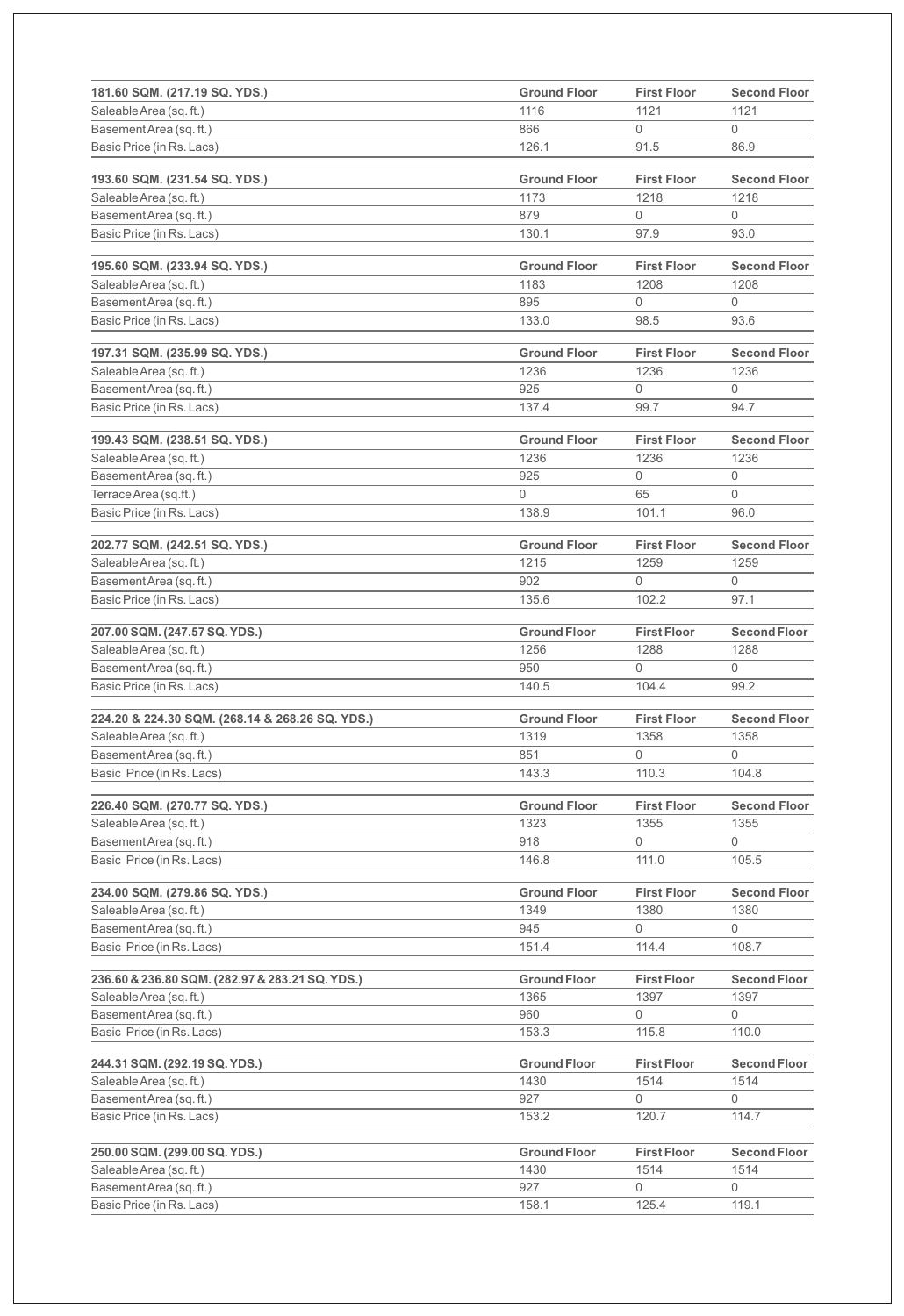| 312.24 & 312.36 SQM. (373.44 & 373.58 SQ. YDS.) | <b>Ground Floor</b> | <b>First Floor</b> | <b>Second Floor</b> |
|-------------------------------------------------|---------------------|--------------------|---------------------|
| Saleable Area (sq. ft.)                         | 1747                | 1711               | 1711                |
| Basement Area (sq. ft.)                         | 1280                | $\Omega$           | 0                   |
| Terrace Area (sq. ft.)                          | $\Omega$            | 72                 | 0                   |
| Basic Price (in Rs. Lacs)                       | 190.9               | 138.6              | 129.0               |
| 315.12 SQM. (376.88 SQ. YDS.)                   | <b>Ground Floor</b> | <b>First Floor</b> | <b>Second Floor</b> |
| Saleable Area (sq. ft.)                         | 1747                | 1711               | 1711                |
| Basement Area (sq. ft.)                         | 1280                | $\Omega$           | 0                   |
| Terrace Area (sq. ft.)                          | $\Omega$            | 72                 | 0                   |
| Basic Price (in Rs. Lacs)                       | 192.0               | 139.6              | 129.9               |
| 324.60 SQM. (388.22 SQ. YDS.)                   | <b>Ground Floor</b> | <b>First Floor</b> | <b>Second Floor</b> |
| Saleable Area (sq. ft.)                         | 1716                | 1685               | 1685                |
| Basement Area (sq. ft.)                         | 1252                | $\Omega$           | 0                   |
| Terrace Area (sq. ft.)                          | $\Omega$            | 65                 | 0                   |
| Basic Price (in Rs. Lacs)                       | 197.1               | 142.4              | 135.3               |
| 350.00 SQM. (418.60 SQ. YDS.)                   | <b>Ground Floor</b> | <b>First Floor</b> | <b>Second Floor</b> |
| Saleable Area (sq. ft.)                         | 1875                | 1830               | 1830                |
| Basement Area (sq. ft.)                         | 1385                | $\Omega$           | 0                   |
| Terrace Area (sq. ft.)                          | 0                   | 77                 | 0                   |
| Basic Price (in Rs. Lacs)                       | 205.0               | 145.0              | 137.7               |

# **Preferential Location Charges.**

| <b>Plot Sizes</b>                                                 | <b>PLC Description</b>                                                                                               | <b>Ground Floor</b> | <b>First Floor</b> | <b>Second Floor</b> |
|-------------------------------------------------------------------|----------------------------------------------------------------------------------------------------------------------|---------------------|--------------------|---------------------|
| Less than or equal to 160 sq mts.                                 | PLC Charges for plots which are two side<br>open/ landscape facing / on 24 mtr. road and<br>above (Rs. Lacs per PLC) | 6.0                 | 4.0                | 4.0                 |
|                                                                   | PLC Charges for plots which are three side<br>open (Rs. Lacs per PLC)                                                | 9.0                 | 6.0                | 6.0                 |
| More than 160 sq mts. and less than<br>or equal to 200 sq mts.    | PLC Charges for plots which are two side<br>open/ landscape facing / on 24 mtr. road and<br>above (Rs. Lacs per PLC) | 7.0                 | 5.0                | 5.0                 |
|                                                                   | PLC Charges for plots which are three side<br>open (Rs. Lacs per PLC)                                                | 11.0                | 8.0                | 7.0                 |
| More than 200 sq mts. and less than<br>or equal to 250 sq mts.    | PLC Charges for plots which are two side<br>open/ landscape facing / on 24 mtr. road and<br>above (Rs. Lacs per PLC) | 8.0                 | 7.0                | 6.0                 |
|                                                                   | PLC Charges for plots which are three side<br>open (Rs. Lacs per PLC)                                                | 12.0                | 10.0               | 9.0                 |
| More than 250 sq mts. and less than<br>or equal to 300 sq mts.    | PLC Charges for plots which are two side<br>open/landscape facing / on 24 mtr. road and<br>above (Rs. Lacs per PLC)  | 9.0                 | 7.0                | 6.0                 |
|                                                                   | PLC Charges for plots which are three side<br>open (Rs. Lacs per PLC)                                                | 14.0                | 10.0               | 9.0                 |
| More than 300 sq mts. and less than<br>or equal to 315.12 sq mts. | PLC Charges for plots which are two side<br>open/ landscape facing / on 24 mtr. road and<br>above (Rs. Lacs per PLC) | 10.0                | 7.0                | 7.0                 |
|                                                                   | PLC Charges for plots which are three side<br>open (Rs. Lacs per PLC)                                                | 14.0                | 11.0               | 10.0                |
| More than 315.12 sq mts. and less<br>than or equal to 420 sq mts. | PLC Charges for plots which are two side<br>open/ landscape facing / on 24 mtr. road and<br>above (Rs. Lacs per PLC) | 12.0                | 9.0                | 8.0                 |
|                                                                   | PLC Charges for plots which are three side<br>open (Rs. Lacs per PLC)                                                | 17.0                | 13.0               | 12.0                |

| Government / Statutory Charges (payable for each floor)             | Rs. 1172/- per sq. yd. of plot area |
|---------------------------------------------------------------------|-------------------------------------|
| Interest Free Maintenance Security Deposit (payable for each floor) | Rs. 60/- per sq. yd. of plot area   |
| Club Membership Registration Charges (CMRC)                         | Rs. 1.00.000/-                      |